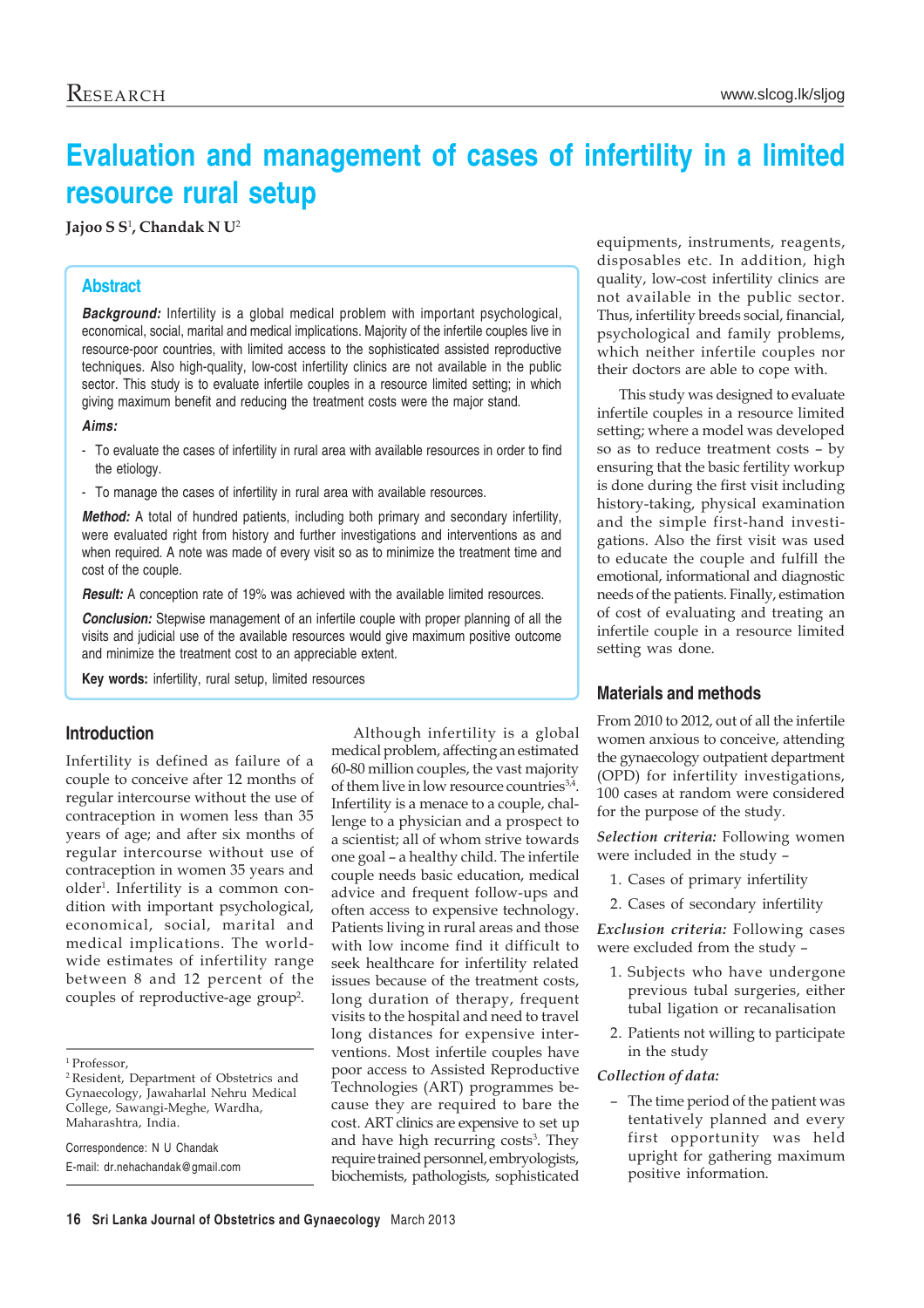- As the patient came to the OPD, a detailed history pertaining to infertility and other relevant history was asked and recorded, including the data if patient had previous treatment documents.
- In this first visit, the couple was explained in detail about the normal physiology and the fertile period.
- Then they were subjected to certain basic blood investigations, ultrasonography (USG) pelvis and husband's semen analysis (HSA); and were asked to followup with the next menstrual cycle.
- Meanwhile, the patient was treated for her complaints, if any.
- During the follow-up visit, all the previous investigation reports were noted and the ovulation / follicular study was advised from day 10th of cycle.
- If she is a case of secondary infertility, in the same cycle hysterosalphingography (HSG) was advised at day 7th or 8th of the cycle. Whenever block was diagnosed on HSG, during same sitting fallopian tube canalization (FTC) was done with a guide wire and an oil based dye, flushed for better patency of tubes.
- Considering relative affordability of the patient and the need of further evaluation, they were subjected to diagnostic laparoscopy and / or hormonal assay.
- If laparoscopy was to be done, same sitting was utilized to do chromopertubation, drilling, fulguration, adhesiolysis etc. subject to requirement.
- Dilatation and curettage  $(D & C)$ was done whenever laparoscopy was done and endometrial sample was sent for acid fast bacilli (AFB) stain, cytology and histopathology.
- Hormonal assay was considered when no apparent cause for infertility could be made with routinely available modalities.
- If male factor infertility was detected from husband semen analysis, antibiotics, supplementary drugs and if required clomiphene citrate were given to the male partner and those who had no results for 3 months were considered for intra-uterine insemination (IUI).
- Thus, maximum patient details were gathered in minimum visits.

More or less, every patient's etiology could be made out with these limited resources at our stake. Treatment was a simultaneous procedure.

# **Results**

Of the 100 women (mean age  $= 27.73$ ) years; SD 4.5; range =  $20$  to  $40$  years), 78 (78%) presented with primary infertility while 22 (22%) had secondary infertility. Women with secondary infertility tended to be older than those with primary infertility (30.5 vs. 26.9 years,  $p = 0.001$ ). The age ranged from 22 to 39 years in women with primary infertility and that in case of secondary infertility it was 20 to 40 years.

Most patients with primary (62.8%) as well as of secondary (50.0%) infertility had duration of infertility between one and five years. The longest duration of infertility in primary infertility was observed to be 20 years and that in secondary infertility was 18 years.

It was found that 71.8% cases of primary infertility had regular menstrual cycles, 21.4% had irregular cycles and 3.8% cases had amenorrhea due to congenital uterine anomalies. In patients of secondary infertility, 63.6% patients had regular menstrual cycles, 27.3% had irregular menses and 9.1% cases were of ammenorrhoea (hyperprolactinaemia: 1 patient; Asherman's syndrome: 1 patient). In all, 76% cases had normal amount of menstrual flow, 16% had scanty flow, and 3% had menorrhagia due to fibroid and endometrial hyperplasia.

Female factor accounted for nearly half the cases of infertility (46%) while the male factor (30%) contributed to close to one third of the total cases. About 13% cases had combined cause and about 11% cases had unexplained infertility.

The various female factors responsible for infertility are as shown in Figure 1. In general, it was observed that majority (27.1%) of cases had ovarian factor infertility. Among the primary infertility cases, ovarian factor was the commonest (29.3%), whereas, tubal factor was found to be the commonest cause in secondary infertility cases (38.9%). Hyperprolactinaemia was the leading hormonal cause of infertility and in few cases, it coexisted with hypothyroidism. Elevated levels of prolactin were found in 9.7% cases of primary infertility and 16.7%



Figure 1. **Distribution of cases due to female factor infertility according to different female factors**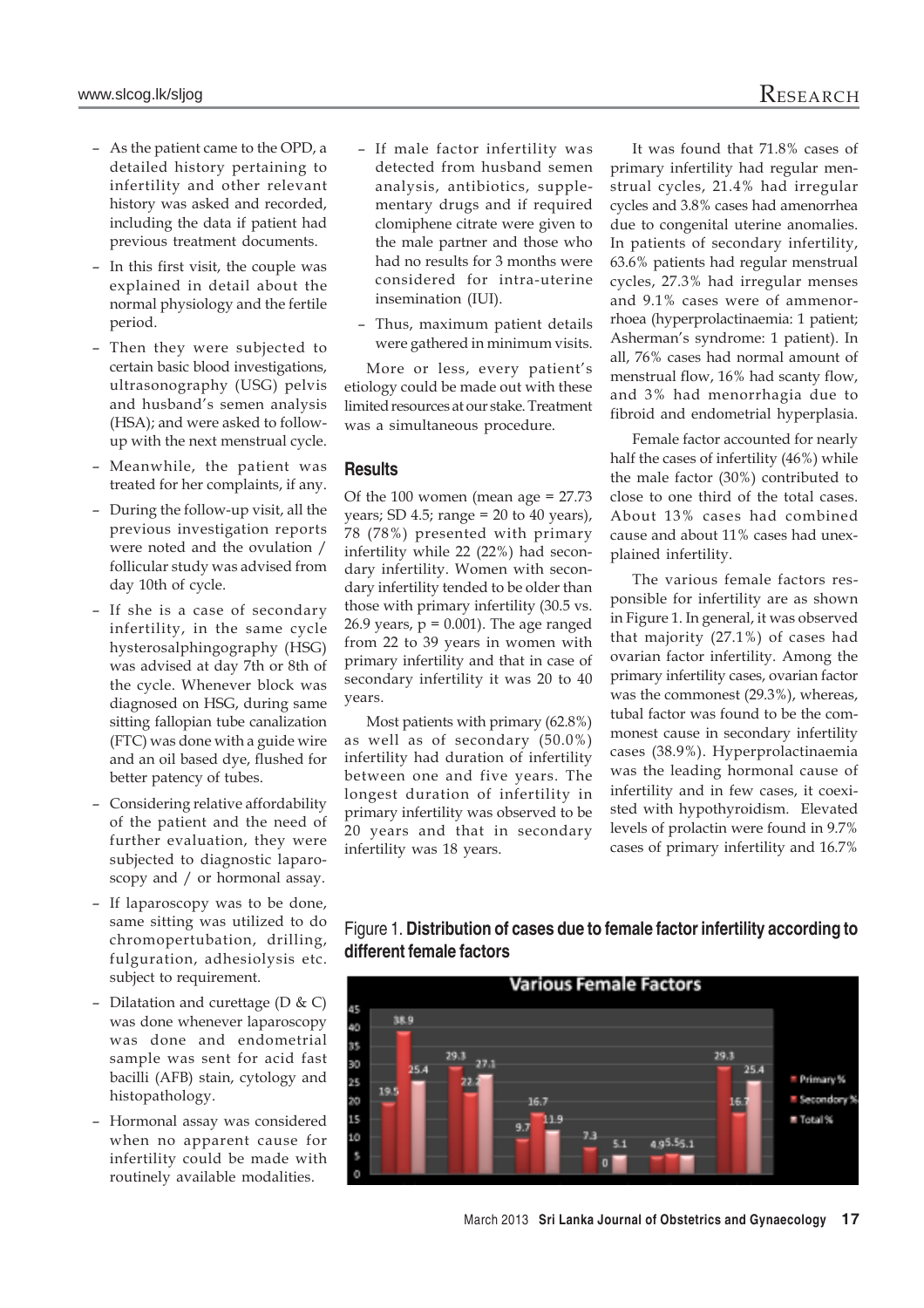cases of secondary infertility. In about 5% patients we found association of infertility with factors such as cervical abnormalities, peritoneal adhesions, infections, and endometriosis. The category of 'multiple' included patients having more than one causative factor for infertility. A total of 29.3% patients with primary infertility and 16.7% patients with secondary infertility were found to belong to this category.

Of the 100 infertile couples, six men did not agree to undergo semen analysis. Of the 94 cases, who underwent semen analysis, 51 had normal semen analysis and 43 cases were

found to have abnormal findings as depicted in Figure 2.

A baseline USG was done in the women and was found to be normal in 71 of 100 women; the rest had diverse abnormalities that ranged from ovarian (17 of 100) to uterine lesions (4 of 100).

A total of 93 patients underwent ovulatory study, out of which, 64% patients had ovulatory cycles and 29% had anovulatory ones. We did not do follicular study in those with congenital abnormalities; some patients did not turn up for the study.

# Figure 2. **Distribution of cases according to abnormal semen findings**







Diagnostic laparoscopy was undertaken in 38 cases and intervened whenever required. A total of 14 women had normal studies.

Table 1 shows various modalities used for treating the cases of infertility and their successful outcome. Out of all, the conception with fallopian tube canalization was statistically significant. A total of 19 cases (19%) had conceived: 14 of 78 (17.9%) patients with primary infertility and 5 of 22 (22.7%) patients with secondary infertility.

Figure 3 gives the distribution of conceived cases as per the intervention done. Educating the couple by making them understand the normal physiology and the fertile period; and fallopian tube canalization were observed to be the two most successful methods of intervention (26.3% and 36.8% conception rate respectively). One patient with secondary infertility spontaneously conceived (20%).

In general, women tended to conceive early if they were young; the chance of a successful conception begins to fall as the women grew older. Thus, there was a correlation between age and infertility.

It was also observed that the chances of successful conception were highest (68%) in women presenting with infertility within 1 to 5 years of marriage. The chances grew slim with the passage of time.

We also calculated the cost required to assess and treat each infertile woman. The mean cost of treatment was Rs 4584 (SD 1397; range: Rs 1600 to Rs 8900). The median cost of the treatment was Rs 4500 (IQR 3450 to 5600). As many as 61 patients could be treated in less than Rs 5000. The cost of treatment was almost similar in women with primary infertility compared to those with secondary infertility (Rs. 4639 vs. Rs 4386; p=0.22). The difference in the cost was not statistically significant (Figure 4).

**18 Sri Lanka Journal of Obstetrics and Gynaecology** March 2013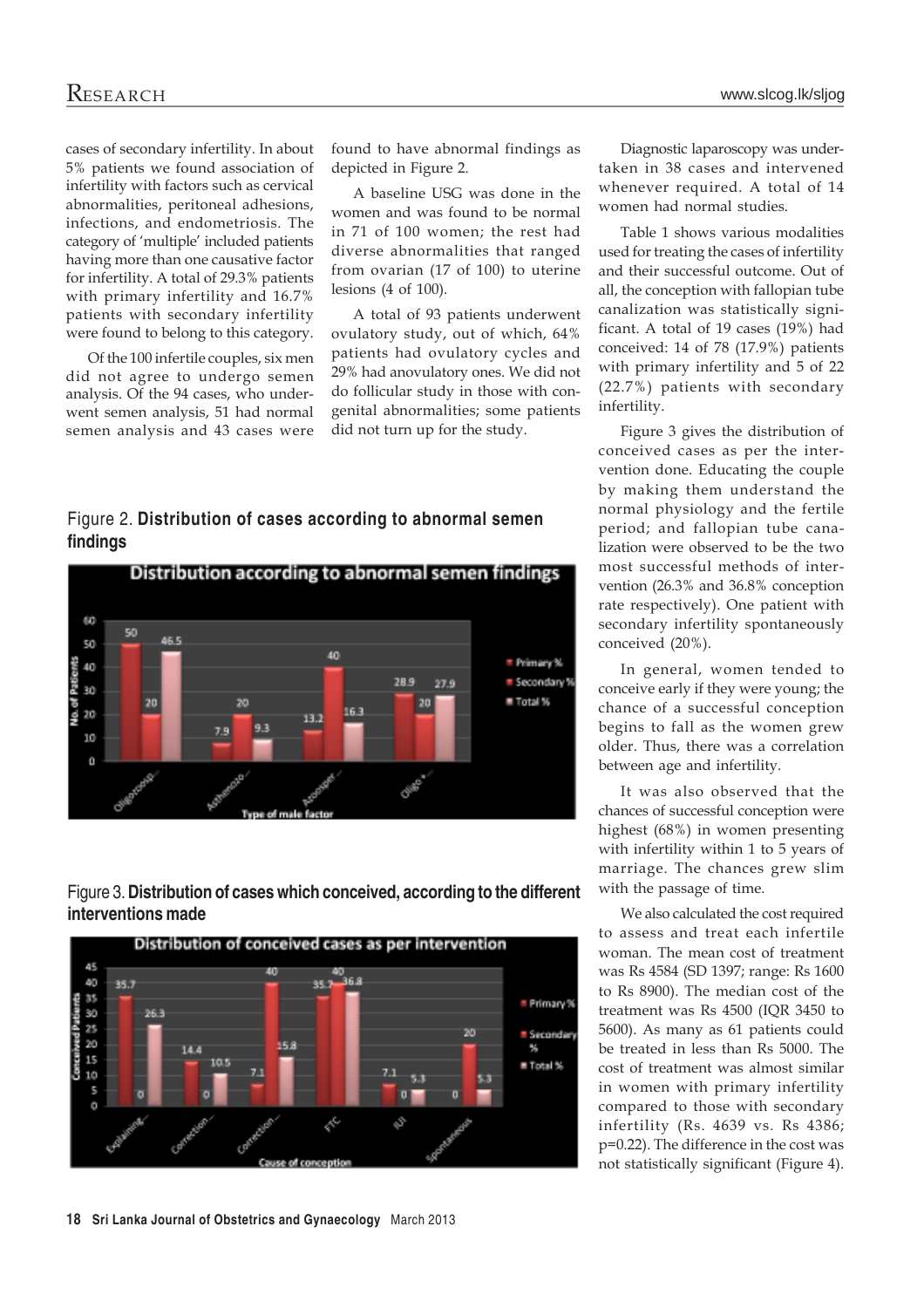| Type of t/t            | Primary  |              | Secondary |              | Total    |              | Z-value<br>$(Se \ge 1.96)$ |
|------------------------|----------|--------------|-----------|--------------|----------|--------------|----------------------------|
|                        | Received | Conceived    | Received  | Conceived    | Received | Conceived    |                            |
| Ovulation induction    | 20       | $2(10.00\%)$ | 05        | $0(00.00\%)$ | 25       | $2(08.00\%)$ | $1.47;$ NS                 |
| Hormonal t/t           | 12       | 1(08.33%)    | 05        | $2(40.00\%)$ | 17       | 3(17.65%)    | 1.91;NS                    |
| <b>FTC</b>             | 15       | 5(33.33%)    | 10        | $2(20.00\%)$ | 25       | 7 (28.00%)   | 3.12;S                     |
| <b>D&amp;C</b>         | 33       | $0(00.00\%)$ | 06        | $0(00.00\%)$ | 39       | $0(00.00\%)$ | NA                         |
| Lap Drilling           | 11       | $0(00.00\%)$ | 01        | $0(00.00\%)$ | 12       | $0(00.00\%)$ | NA                         |
| Lap Chromo-pertubation | 20       | $0(00.00\%)$ | 04        | $0(00.00\%)$ | 24       | $0(00.00\%)$ | <b>NA</b>                  |
| Lap Adhesiolysis       | 04       | $0(00.00\%)$ | 01        | $0(00.00\%)$ | 05       | $0(00.00\%)$ | NA                         |
| IUI                    | 40       | $1(02.5\%)$  | 05        | $0(00.00\%)$ | 45       | $1(03.70\%)$ | $1.01;$ NS                 |

| Table 1. Distribution of cases according to treatment modality |  |  |  |  |  |
|----------------------------------------------------------------|--|--|--|--|--|
|----------------------------------------------------------------|--|--|--|--|--|

## Figure 4. **Cost of workup in women with infertility**



# regions within a country; thus, our findings add to the limited data on infertility from different regions of rural India.

have been shown to vary across

In our study, the mean age of primary infertility was 26.9 years, while that of secondary infertility was 30.5 years. The overall mean age (SD) was  $27.7 \pm 4.5$  years (range: 20 to 40 years) which was comparable to the study of Kamath et al (2010)<sup>8</sup>, in which the mean female age was  $30.04 \pm 4.3$ years (range: 20-43 years). Women who conceived (n=19) as old as those who did not (n=81) (28.1 years vs. 27.5 years;  $p = 0.85$ ).

In our study, female factor accounted for nearly half the cases of infertility (46%) while the male factor (30%) contributed to close to one third of the total cases. About 13% of cases had combined causes and about 11% cases had unexplained infertility. Our numbers are in line with those reported previously by Shamila S et al  $(2011)^6$  – male factor 54.3%, female factor 45.6%; Abbas et al (2009) - male factor 25.3%, female factor 57.5%, combined 8%, unexplained 16%; Ikechebelu JI et al (2003)<sup>7</sup> – male factor 42.4%, female factor 21.5%, combined 20.7%, unex-plained 11.1%.

# **Discussion**

We found that a total of 360 of 5534 (6.5%) patients presenting to the ObGy OPD of our Institute had infertility; comparable with the prevalence reported by Abbas et al  $(2009)^5$   $(5.5\%)$ .

In the present study, 78 of 100

infertile cases had primary infertility while 22% cases had secondary. Comparable results were found in certain studies as that of Shamila S et al  $(2011)^6$  – primary 82.48%, secondary 17.52%; Ikechebelu JI et al  $(2003)^7$  – primary 77.2%, secondary 22.8%. Estimates of infertility prevalence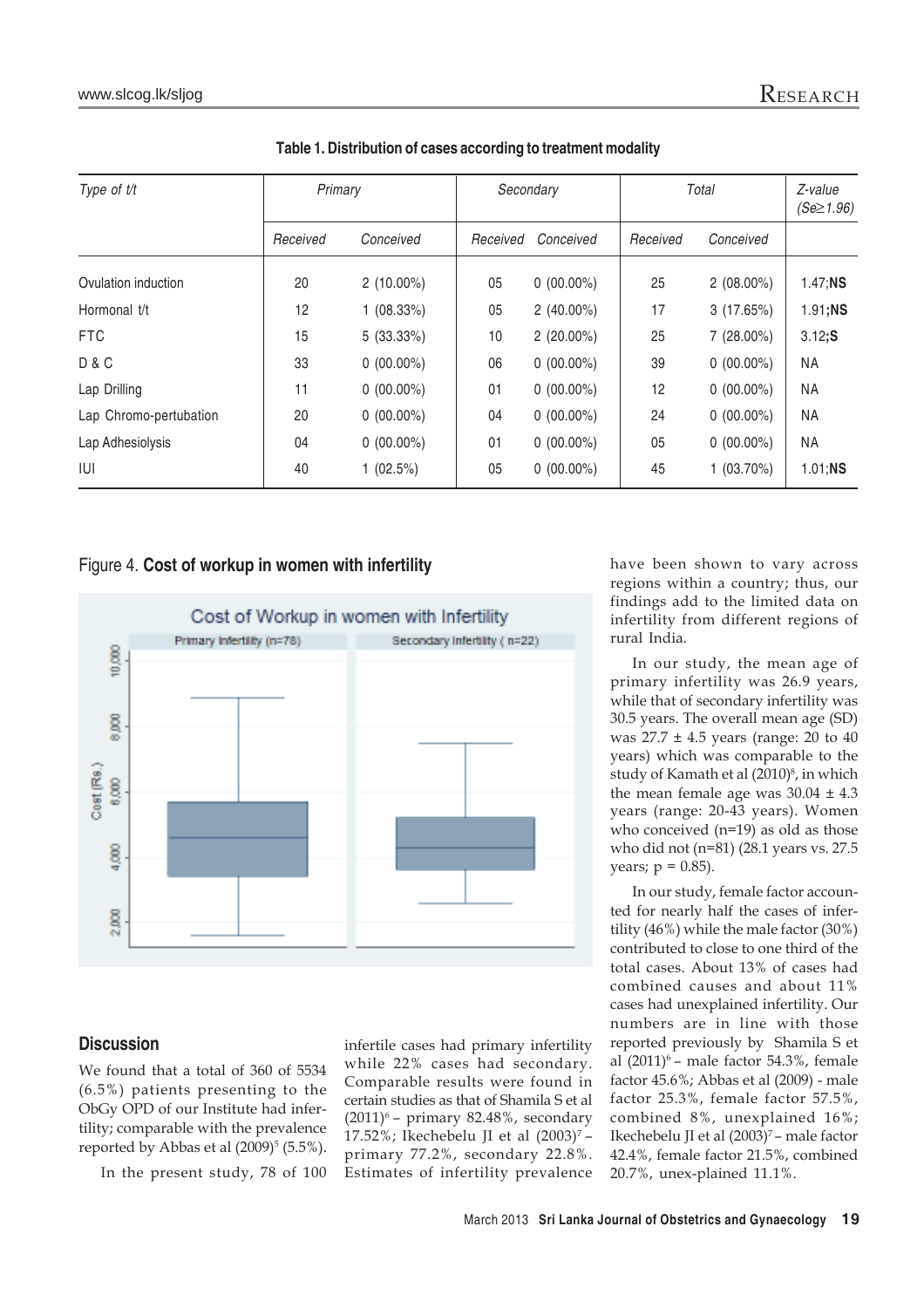We found that ovarian factor (29.3%) was the commonest female factor responsible for primary infertility and that tubal factor (38.9%) was the commonest in secondary infertility. In a study by Patel M et al  $(2012)^{9}$ , tubal factor accounted for 29%, ovarian for 36% and miscellaneous for 14%. Another study by Abbas et al  $(2009)^5$ , showed tubal factor 46.6% and ovarian 58.8%. Ovarian factors account for most cases of female infertility worldwide. As shown previously, we too found that most women with infertility had ovarian factors.

The overall observation of the semen findings in the present study is that 46.5% showed oligozoospermia, 9.3% asthenozoospermia, 16.3% azoospermia and 27.9% showed oligo+asthenozoospermia. These results were in comparison with the studies of Patel M et al (2012)<sup>9</sup> and Abbas et al  $(2009)^5$  as follows:

| Abnormal sperm               |        | Patel et al Abbas et al |
|------------------------------|--------|-------------------------|
| parameters                   | (2012) | (2009)                  |
| Oligozoospermia              | 23.5%  |                         |
| Asthenozoospermia            | 17.4%  | 15.5%                   |
| Azoospermia                  | 50%    | 20.7%                   |
| Oligo +<br>asthenozoospermia |        | 63.8%                   |

During their reproductive lives, 10 to 15% of couples are unable to achieve conception and deliver a living child after 1 year of unprotected coitus<sup>10</sup>. The proportion of women unable to bear children increases with age. Our data shows that most women (60%) presented with infertility within 1 to 5 years of marriage; while only 4% women showed up after 16 years of marriage. This observation is in line with a previous study by Shamila S et al (2011)<sup>6</sup> in which 51.8% cases were infertile for 5 years and only less than 1% cases presented with infertility after 25 years.

The age of the female also had an effect on conception. Women tended to conceive more if they were aged less

than 30 years old. Beyond 30 years of age, the rate of conception declines. In our study, women who conceived had a similar duration of infertility compared to those who did not (5.28 years vs. 5.86;  $p = 0.60$ ). Our results are in agreement with those reported by Fretts RC  $(2012)^{11}$  as follows:

| Age groups<br>(years) | Fretts RC<br>(2012) | Present<br>study |
|-----------------------|---------------------|------------------|
| < 31                  | 74%                 | 73.6%            |
| $31 - 35$             | 62%                 | 21.1%            |
| >35                   | 54%                 | 5.3%             |

Diagnostic evaluation for infertility in women should be conducted in a systematic, expeditious, and costeffective manner to identify all relevant factors with initial emphasis on the least invasive methods for detection of the most common causes of infertility. We followed this approach and explored the best way to treat infertile couples in the most cost effective manner. Overall, an infertile couple incurred the mean cost Rs. 4584 (SD 1397; range: Rs. 1600 to Rs. 8900) that included visits to the hospital, assessment and planning, diagnostics, interventions, follow-up, monitoring and inpatient hospitalisation. We could offer high value; low-cost therapy to most patients: as many as 61 patients could be treated in less than Rs 5000. The cost of treatment did not differ between those who conceived compared to those who did not (Rs. 4642 vs. 4617; p=0.94). This contrasts with several studies which reported a very high recurring treatment cost<sup>12</sup>. Although ART has transformed the treatment of infertility and also its diagnosis, patients living in rural areas and urban slums cannot even think of accessing ART – given the expenses involved. Also, ART are sometimes used to treat incompletely-evaluated patients; women are recommended to proceed to ART following an accelerated and often incomplete work-up. We believe that care must be taken to avoid exploitation of the infertile couple with expensive, unnecessary

tests, procedures, and treatments. Performing a battery of comprehensive investigations may explain or define causes of otherwise unexplained infertility, but when many tests are carried out as a complete package for evaluation of an infertile couple, then the false-positive results can increase the subsequent cost of the treatment exponentially. We used the traditional approach to assess and manage our infertile couples with the most basic tools starting from history taking to IUI.

We used laparoscopy selectively, limiting it to 36 of 100 patients and found lesions which could be addressed. Our results suggest that if gynecologists follow a structured approach, even in resource setting, as many as 19% women could conceive without incurring a large amount of cost for the success.

Finally, we explored the feasibility of using a pragmatic, low-cost, highvalue approach to asses and treat couples presenting with primary and secondary infertility in a resource limited setting. We found that the prevalence of infertility was about 6.5% in our setting and primary infertility outnumbered secondary infertility by a factor of four. Female factors accounted for half the causes, male factors accounted for about a third of causes. One out of 5 females could conceive in our setting.

# **Conclusion**

Infertility is a significant problem in developing countries and women bear the major brunt of this devastating social, medical and economical burden, though men as well, hold a prominent share. Although this problem is now known to be global, the vast majority is rural and financially deprived. Tackling infertility, focus needs to be on proper utilization of the available resources at our stake and the management of time.

Right away, the first visit has to be encashed for detail history and clinical examination, baseline pelvic USG, semen analysis and other blood